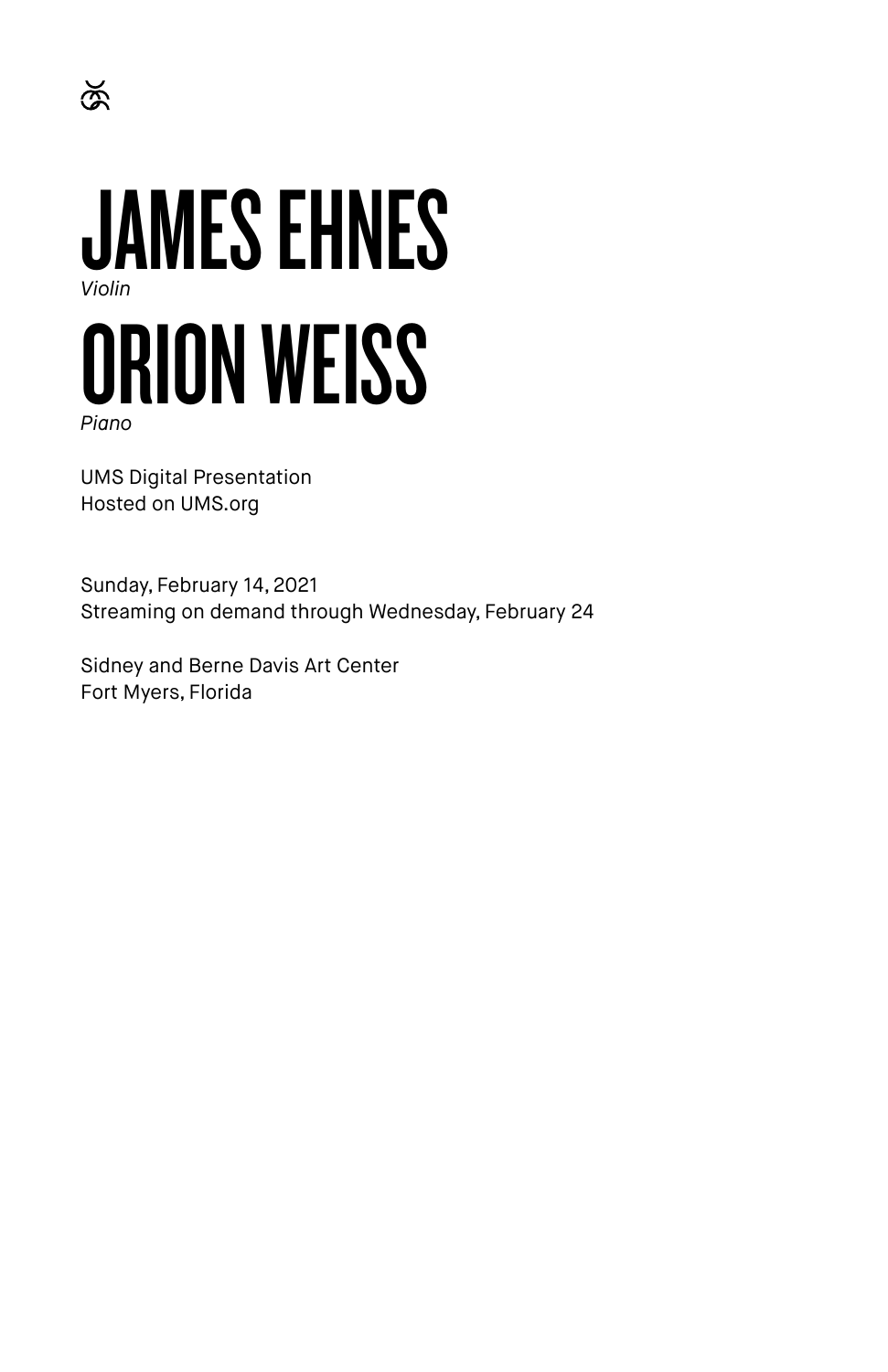**THANK YOU TO SUPPORTERS OF THIS UMS DIGITAL PRESENTATION**

# Presenting Sponsor GIL OMENN AND MARTHA DARLING

Supporting Sponsor

# BANK OF ANN ARBOR

Patron Sponsor

JOEL HOWELL AND LINDA SAMUELSON

This digital presentation of James Ehnes and Orion Weiss is supported by Gil Omenn and Martha Darling, the Bank of Ann Arbor, and Joel Howell and Linda Samuelson. UMS also extends our gratitude to the University of Michigan for its partnership and support this season.

Special thanks to David Halen, Danielle Belen, Alvin Hill, Fabiola Kim, and the U-M School of Music, Theatre & Dance and Davin Torre and the Flint Institute of Music for their participation in events surrounding this digital presentation.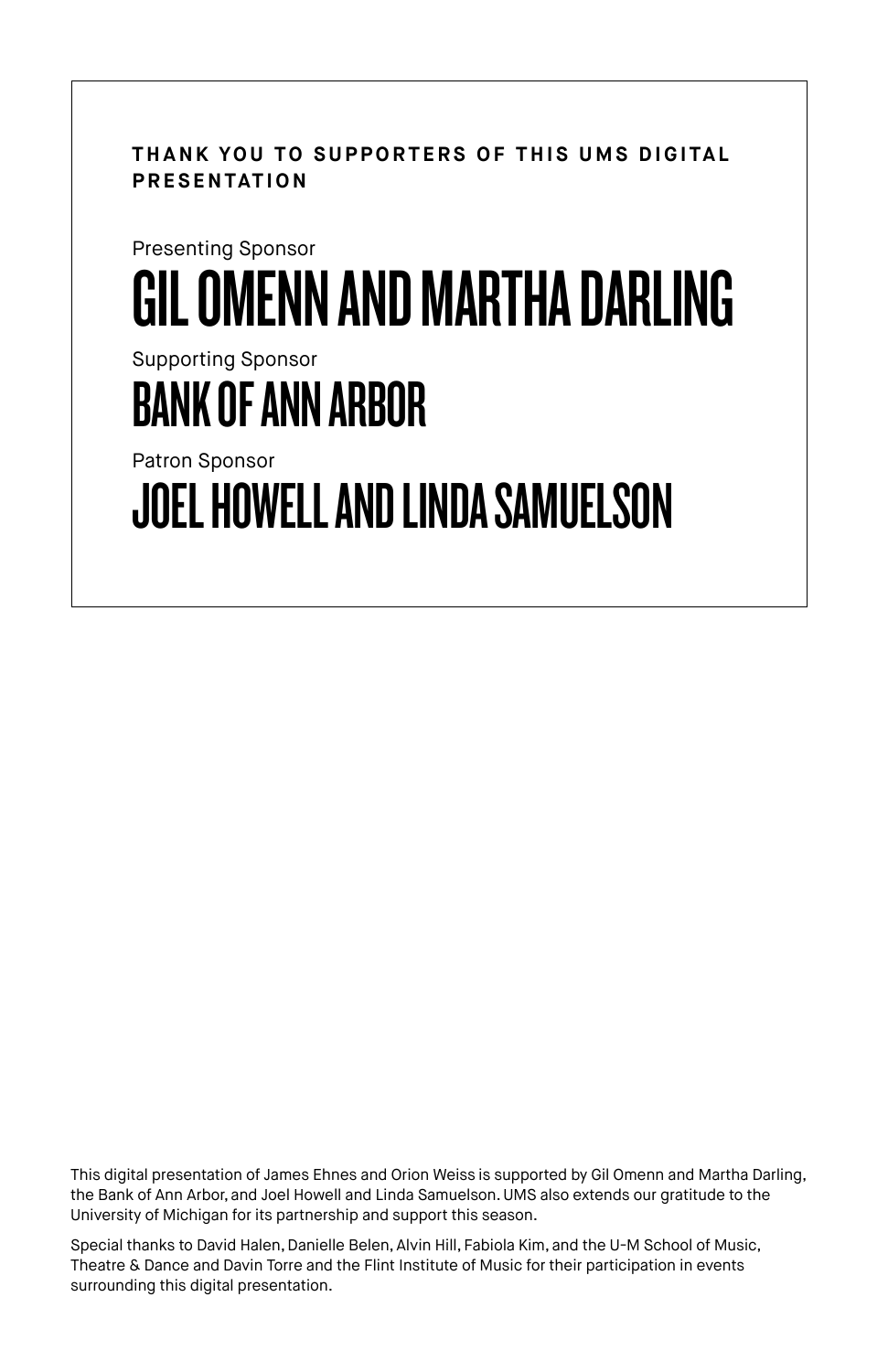## **PROGRAM**

*Franz Schubert* **Sonatina in g minor for Violin and Piano, D. 408**

Allegro giusto Andante Menuetto Allegro moderato

*Camille Saint-Saëns* **Violin Sonata No. 1 in d minor, Op. 75**

Allegro agitate — Adagio Allegretto moderato — Allegro molto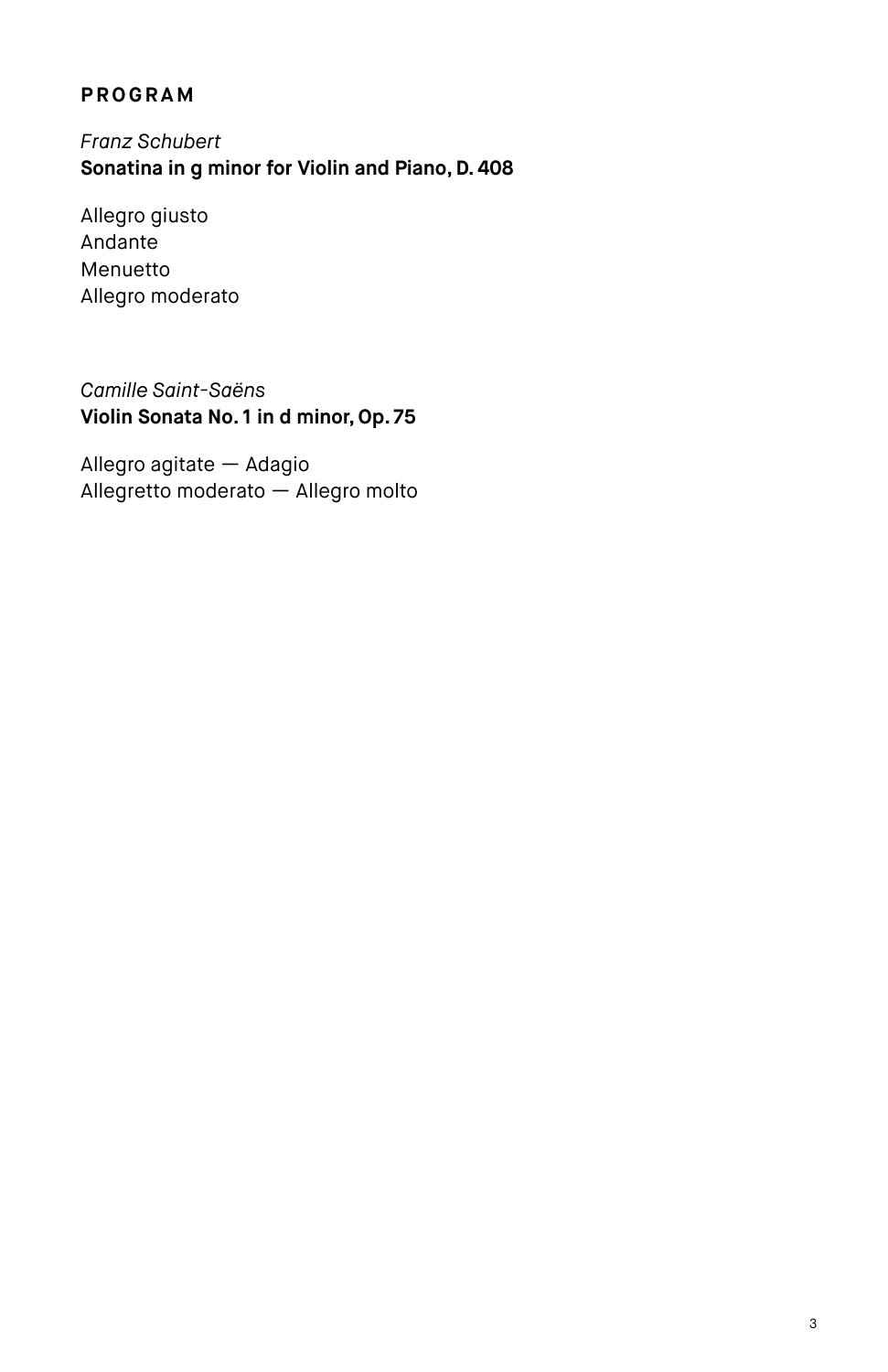#### **SONATINA IN G MINOR FOR VIOLIN AND PIANO, D. 408** (1816)

#### Franz Schubert

*Born January 31, 1797 in Himmelpfortgrund, near Vienna (now part of the city) Died November 19, 1828 in Vienna*

UMS premiere: Willy Burmester and Jeanette Durno; February 1899 in an unidentified hall.

This work and its two companions were first printed about a decade after Schubert's death, under the title "Sonatina" given by the publisher, Tobias Haslinger. Schubert himself, however, had called these works "Sonatas" in his manuscript. It is important to cross out the two extra letters because, while these three beautiful works are relatively modest in scope, they are certainly not pedagogical in intent, as the diminutive form could lead us to believe. The very fact that two of the three sonatas are in four movements instead of the usual three indicates that these are more than mere miniatures.

In April 1816, when this music was written, the 19-year-old Schubert was still living with his family in the suburbs, helping out his father, a schoolteacher, in the classroom. The sonatas were probably written for the frequent chamber music sessions in the Schubert household. (By the summer, the young composer had moved to the city, where he shared an apartment with his friend Franz von Schober.) The works show that Schubert, who already had such masterpieces as *Gretchen at the Spinning-Wheel* and *Erlkönig* under his belt, had not only made Mozart's chamber music style vital to his

composition process, but his own, unmistakable

personal voice shines through at many points as well.

The first movement was inspired by some of Mozart's dramatic movements in g minor. In Schubert's hands, these gestures sound determined and resolute but not necessarily tragic. Also, Schubert significantly alters the usual harmonic trajectory, resulting in some surprising key changes along the way. The slow second movement is similarly Mozartean in its overall shape but, once again, there are some rather unorthodox harmonic progressions in the middle section. The minuet is more conventional, but its central portion—the *Trio*—is pure Schubert in the delicate and refined sound it brings to the folk *Ländler*. Finally, at the conclusion of a gentle and unpretentious "Allegro moderato," the sonata that sounded so grandiose at the beginning ends with a hearty smile.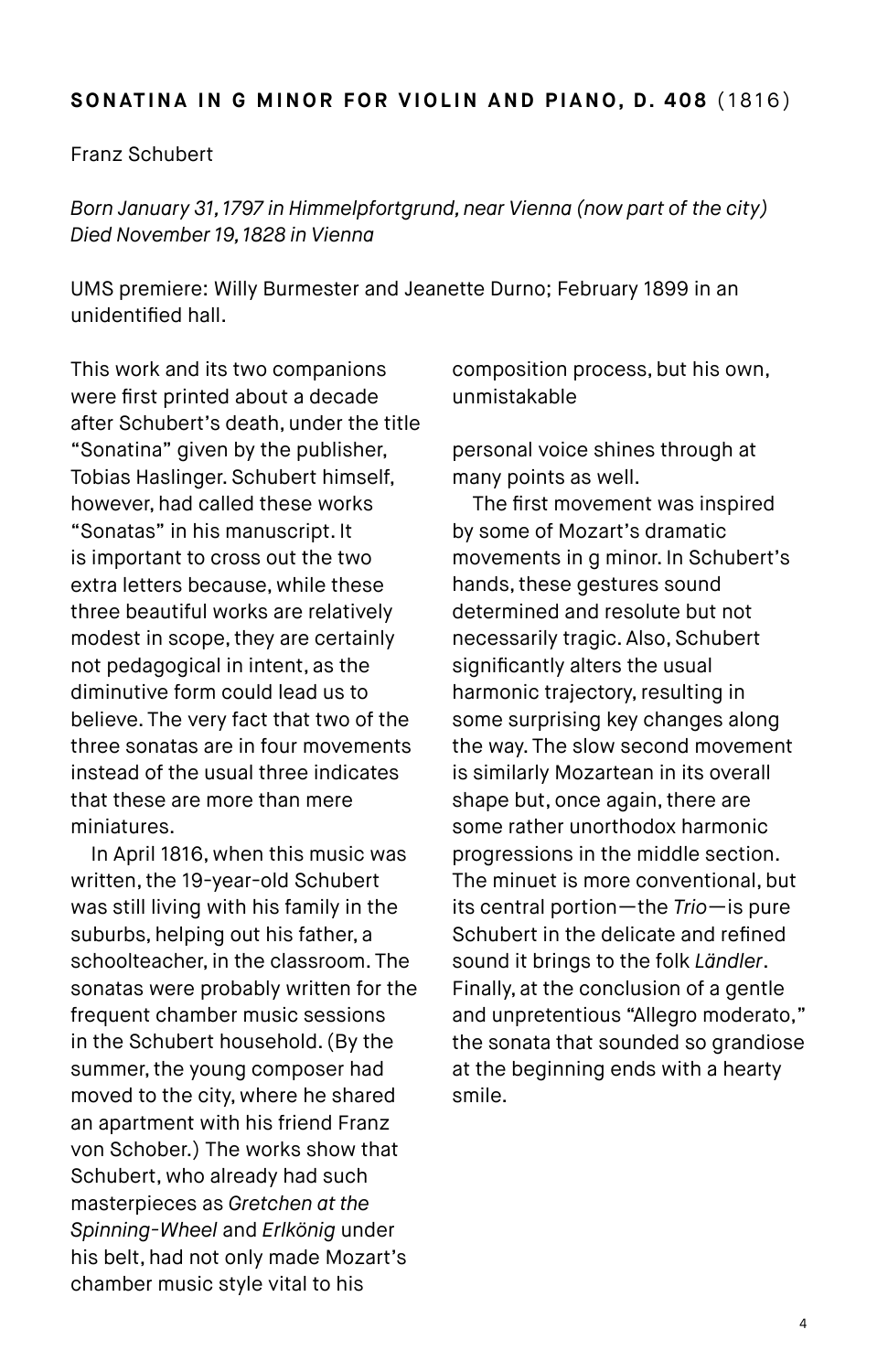#### **VIOLIN SONATA NO. 1 IN D MINOR, OP. 75 (1885)**

Camille Saint-Saëns

*Born October 9, 1835 in Paris Died December 16, 1921 in Algiers, Algeria (then known as French or Colonial Algeria)* 

UMS premiere: Anne-Sophie Mutter and Lambert Orkis; March 2013 in Hill Auditorium.

Camille Saint-Saëns was an institution in 19th-century France. A virtuoso pianist and organist as well as a composer of exceptional productivity, he dominated virtually every aspect of the country's musical life, and through his many concert tours abroad, he also became a major international celebrity.

He was an avid opera composer, but of his dozen or so stage works, only *Samson and Delilah* has remained in the repertoire. His instrumental works, however, have continued to enchant generation after generation of concertgoers. And during a compositional career spanning more than 60 years, Saint-Saëns had a chance to write chamber music for almost every instrument available. The present work, the first of Saint-Saëns's two sonatas for violin and piano, was written in 1885, the same year as the famous "Organ" Symphony. The structure of the two works is similar: both are divided into two large sections, each of which is subdivided into two halves.

The opening movement is based on two main themes: a stormy first idea and a second melody of innocent simplicity. The latter made literary history as it almost certainly became the model for "the little phrase by

Vinteuil" which plays an important role in Proust's *Remembrance of Things Past*. Both themes are extensively developed in the course of the movement, which also includes a short fugal passage. The "Allegro agitato" melts without a break into the lyrical "Adagio," a soulful dialog between the two instruments accompanied by sensuous harmonies.

The second section opens with a bouncy "Allegretto moderato," a scherzo-type movement whose dance-like theme is tossed back and forth between the violin and the piano like a ball. A trio section with a singing violin melody follows, after which the dance returns. The trio melody is then fashioned into a transition section leading into the perpetual motion of the finale. The music gradually becomes more and more impassioned as virtuoso figures and runs multiply in both parts, to breath-taking effect. "Vinteuil's little phrase" reappears at first as a respite from the whirlwind activity, but it is eventually caught up in that whirlwind and contributes more than a little to the sonata's climactic conclusion.

*Program notes by Peter Laki.*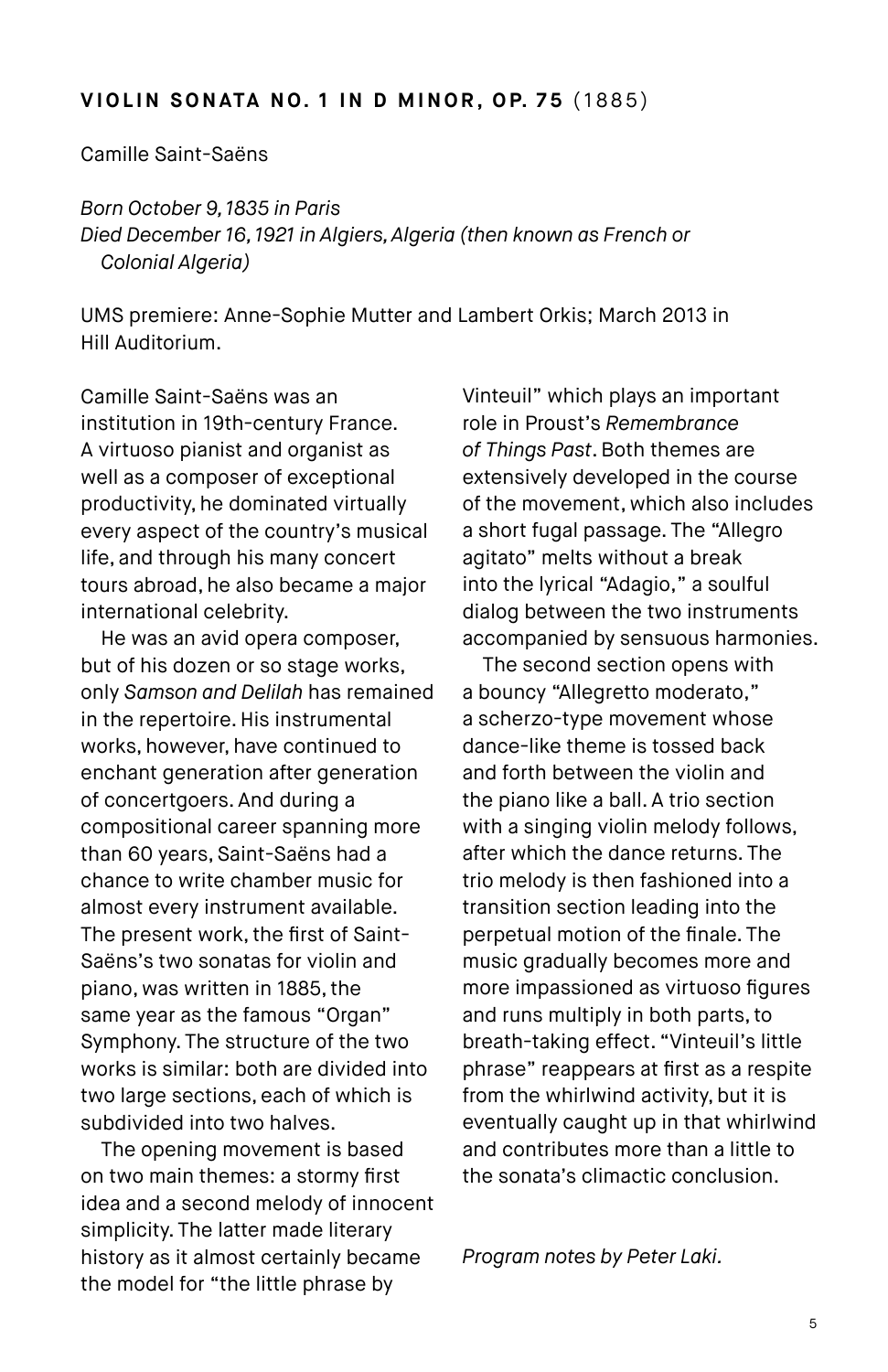### **ARTISTS**

**James Ehnes** has established himself as one of the most sought-after violinists on the international stage. Gifted with a rare combination of stunning virtuosity, serene lyricism, and an unfaltering musicality, Mr. Ehnes is a favorite guest of many of the world's most respected conductors including Vladimir Ashkenazy, Marin Alsop, Andrew Davis, Stéphane Denève, Mark Elder, Iván Fischer, Edward Gardner, Paavo Järvi, Juanjo Mena, Gianandrea Noseda, David Robertson, and Donald Runnicles. The long list of orchestras he has worked with include the Boston, Chicago, London, NHK, and Vienna symphony orchestras, the Los Angeles, New York, Munich, and Czech philharmonic orchestras, and the Cleveland, Philadelphia, Philharmonia, and the DSO Berlin orchestras.

In response to the COVID-19 pandemic and subsequent closure of concert halls, Mr. Ehnes announced the launch of a new online recital series entitled "Recitals from Home" in June 2020. He recorded the six Bach Sonatas and Partitas and six Sonatas of Ysaÿe from his home with state-of-theart recording equipment and released six episodes over the period of two months. These recordings have been met with critical acclaim by audiences worldwide. Mr. Ehnes was described by *Le Devoir* as being "at the absolute forefront of the streaming evolution."

Recent orchestral highlights include the MET Orchestra at Carnegie Hall with Gianandrea Noseda, Gewandhausorchester Leipzig with Alexander Shelley, San Francisco Symphony with Marek Janowski, Frankfurt Radio Symphony with Andrés Orozco-Estrada, London Symphony with Daniel Harding, and Munich Philharmonic with Jaap van Zweden. In 2017, Mr. Ehnes

premiered the Aaron-Jay Kernis *Violin Concerto* with the Toronto, Seattle, and Dallas symphony orchestras, and gave further performances of the piece with the Deutsches Symphonie-Orchester and Melbourne Symphony Orchestra. Throughout the current season, Mr. Ehnes is Artist-in-Residence with the National Arts Centre of Canada.

Alongside his concerto work, Mr. Ehnes maintains a busy recital schedule. He performs regularly at the Wigmore Hall, Carnegie Hall, Symphony Center Chicago, Amsterdam Concertgebouw, Ravinia, Montreux, Chaise-Dieu, the White Nights Festival in St Petersburg, Verbier Festival, Festival de Pâques in Aix, and in 2018 he undertook a recital tour to the Far East, including performances in Hong Kong, Shanghai, Singapore, and Kuala Lumpur.

As part of the Beethoven celebrations, Mr. Ehnes was invited to perform the complete cycle of Beethoven Sonatas at the Wigmore Hall in 2019–20 and throughout the current season will perform the Grieg Sonatas on tour with Orion Weiss. In 2016, Mr. Ehnes undertook a cross-Canada recital tour, performing in each of the country's provinces and territories, to celebrate his 40th birthday.

As a chamber musician, he has collaborated with leading artists such as Leif Ove Andsnes, Renaud Capuçon, Louis Lortie, Nikolai Lugansky, Yo-Yo Ma, Antoine Tamestit, Jan Vogler, Inon Barnatan, and Yuja Wang. In 2010, he formally established the Ehnes Quartet, with whom he has performed in Europe at venues including the Wigmore Hall, Auditorium du Louvre in Paris, and Théâtre du Jeu de Paume in Aix. Mr. Ehnes is the artistic director of the Seattle Chamber Music Society.

Mr. Ehnes has an extensive discography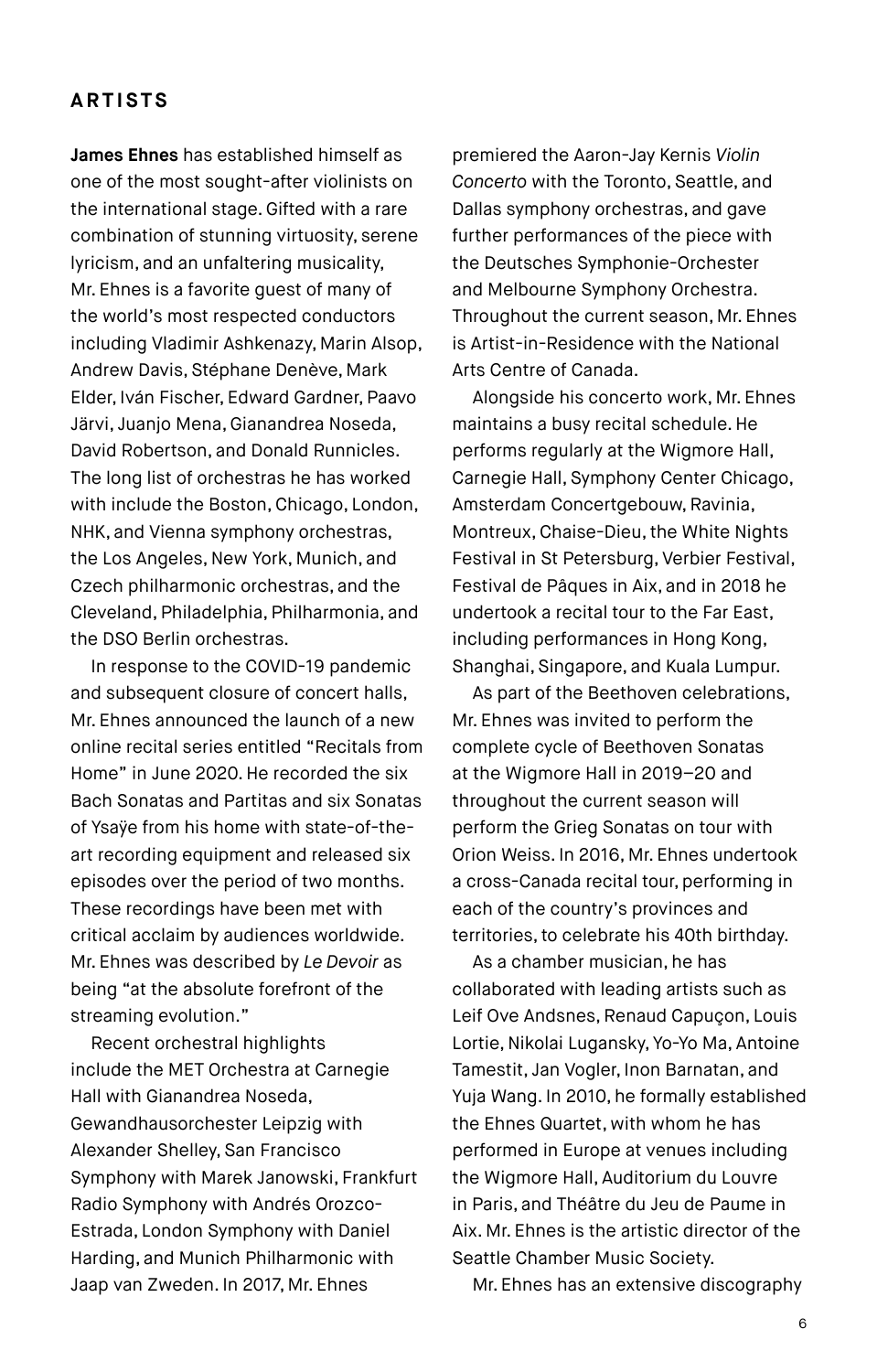and has won many awards for his recordings, including a Grammy Award (2019) for his live recording of the Aaron Jay Kernis *Violin Concerto* with the Seattle Symphony and Ludovic Morlot, and a Gramophone Award for his live recording of the Elgar Concerto with the Philharmonia Orchestra and Andrew Davis. His recording of the Korngold, Barber, and Walton violin concertos won a Grammy Award for "Best Instrumental Soloist Performance" and a JUNO award for "Best Classical Album of the Year." Recent releases include sonatas by Beethoven, Debussy, Elgar, and Respighi, and concertos by Walton, Britten, Shostakovich, Prokofiev, and Strauss, as well as the Beethoven Violin Concerto with the Royal Liverpool Philharmonic Orchestra and Andrew Manze, which was released in October 2017 on Onyx Classics.

Mr. Ehnes began violin studies at the age of five, became a protégé of the noted Canadian violinist Francis Chaplin at age nine, and made his orchestra debut with L'Orchestre symphonique de Montréal at age 13. He continued his studies with Sally Thomas at the Meadowmount School of Music and The Juilliard School, winning the Peter Mennin Prize for Outstanding Achievement and Leadership in Music upon his graduation in 1997. He is a Fellow of the Royal Society of Canada and in 2010 was appointed a Member of the Order of Canada. He was awarded the 2017 Royal Philharmonic Society Award in the Instrumentalist category.

Mr. Ehnes plays the "Marsick" Stradivarius of 1715.

One of the most sought-after soloists in his generation of young American musicians, the pianist **Orion Weiss** has performed with the major American orchestras, including the Chicago Symphony, Boston Symphony, Los Angeles Philharmonic, and New York Philharmonic. His deeply felt and exceptionally crafted performances go far beyond his technical mastery and have won him worldwide acclaim.

Named the Classical Recording Foundation's "Young Artist of the Year" in September 2010, in the summer of 2011 Mr. Weiss made his debut with the Boston Symphony Orchestra at Tanglewood as a last-minute replacement for Leon Fleisher. In recent seasons, he has also performed with the Los Angeles Philharmonic, San Francisco Symphony, Philadelphia Orchestra, Pittsburgh Symphony, Toronto Symphony Orchestra, National Arts Centre Orchestra, and Orpheus Chamber Orchestra, and in duo summer concerts with the New York Philharmonic at both Lincoln Center and the Bravo! Vail Valley Festival. In 2005, he toured Israel with the Israel Philharmonic Orchestra conducted by Itzhak Perlman.

Also known for his affinity and enthusiasm for chamber music, Mr.Weiss performs regularly with the violinists Augustin Hadelich, William Hagen, Benjamin Beilman, James Ehnes, and Arnaud Sussman; the pianist Shai Wosner; and the cellist Julie Albers; and the Ariel, Parker, and Pacifica Quartets. As a recitalist and chamber musician, he has appeared across the US at venues and festivals including Lincoln Center, the Ravinia Festival, Sheldon Concert Hall, the Seattle Chamber Music Festival, La Jolla Music Society SummerFest, Chamber Music Northwest, the Bard Music Festival, the Bridgehampton Chamber Music Festival, the Kennedy Center, and Spivey Hall. He won the 2005 William Petschek Recital Award at Juilliard and made his New York recital debut at Alice Tully Hall that April. Also, in 2005, he made his European debut in a recital at the Musée